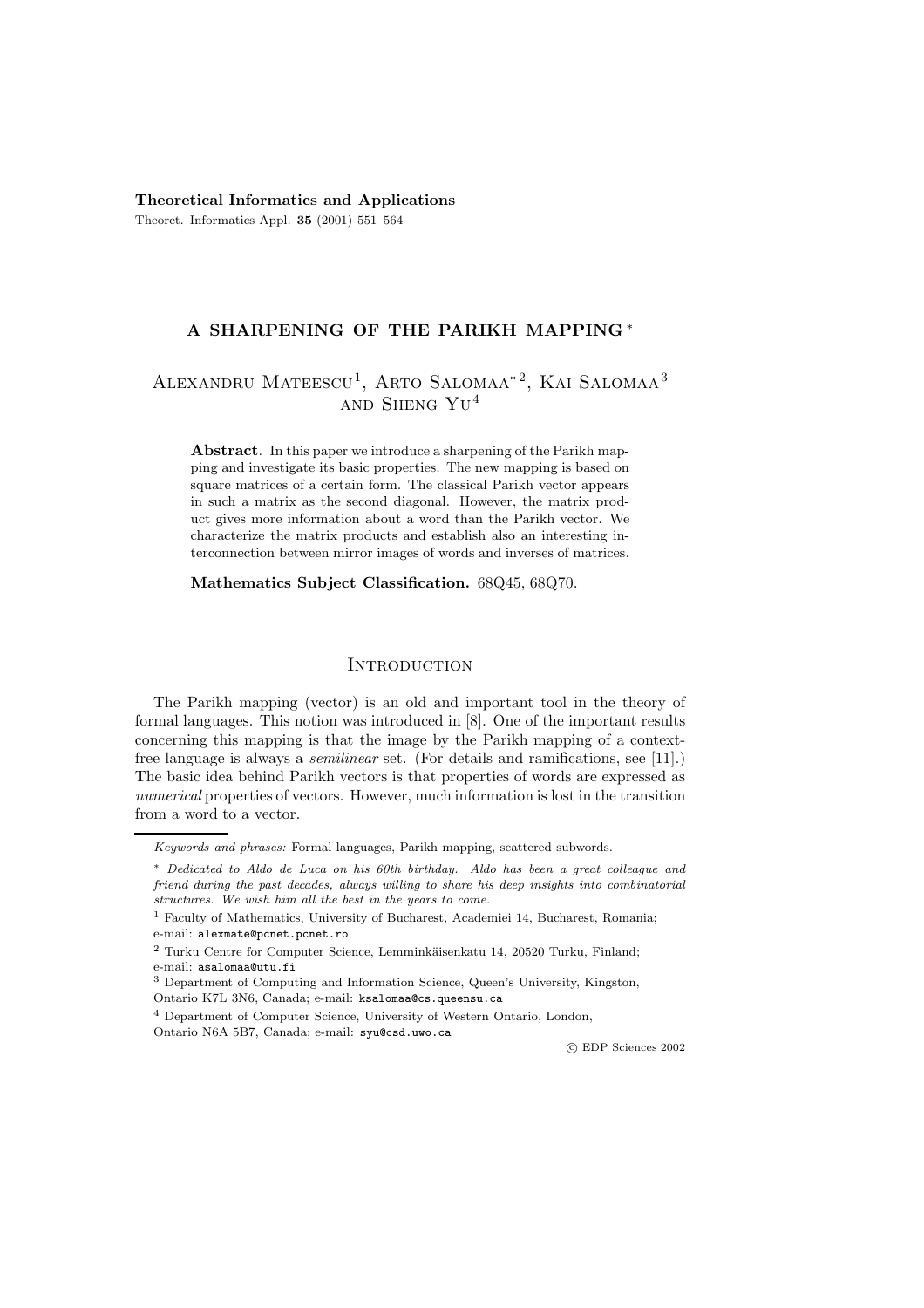In this paper we introduce a sharpening of the Parikh mapping, where somewhat more information is preserved than in the original Parikh mapping. The new mapping is based on a certain type of matrices. The classical Parikh vector will appear in such a matrix as the second diagonal. All other entries above the main diagonal contain information about the *order* of letters in the original word. All matrices are triangular, with 1's on the main diagonal and 0's below it.

Two words with the same Parikh matrix always have the same Parikh vector, but two words with the same Parikh vector have in many cases different Parikh matrices. Thus, the Parikh matrix gives more information about a word than a Parikh vector. The exact meaning of the entries in a Parikh matrix is given below in Theorem 2.1. Our second main result, Theorem 3.2, shows an interesting interconnection between the inverse of a Parikh matrix and the Parikh matrix of the mirror image.

We start with some basic notations and definitions. The set of all nonnegative integers is denoted by N. Let  $\Sigma$  be an alphabet. The set of all words over  $\Sigma$  is  $\Sigma^*$ and the empty word is  $\lambda$ . If  $w \in \Sigma^*$  then  $|w|$  denotes the length of w.

In this paper we very often use "ordered" alphabets. An ordered alphabet is an alphabet  $\Sigma = \{a_1, a_2, \ldots a_k\}$  with a relation of order (" $\langle$ ") on it. If we have  $a_1 < a_2 < \cdots < a_k$ , then we use the notation

$$
\Sigma = \{a_1 < a_2 < \cdots < a_k\} \cdot
$$

Let  $a \in \Sigma$  be a letter. The number of occurrences of a in a word  $w \in \Sigma^*$  is denoted by  $|w|_a$ . Let u, v be words over  $\Sigma$ . The word u is a *scattered subword* of v if there exists a word t such that  $v \in u \sqcup t$ , where  $u$  denotes the shuffle operation. We now introduce a *notation* very important in our subsequent considerations.

If  $u, v \in \Sigma^*$ , then the number of occurrences of u in v as a scattered subword is denoted by  $|v|_{\text{scatt}-u}$ . For instance,

$$
|acbb|_{\text{scatt}-ab} = 2, |acba|_{\text{scatt}-ab} = 1 \text{ and } |aabbc|_{\text{scatt}-abc} = 4.
$$

Thus, partially overlapping occurrences of a word as a scattered subword are counted as distinct occurrences. The number  $|v|_{\text{scatt}-u}$  is denoted as a binomial coefficient in [10]. Indeed, we are back to ordinary binomial coefficients if we are dealing with a one-letter alphabet.

Let  $\Sigma = \{a_1 < a_2 < \cdots < a_k\}$  be an ordered alphabet. The *Parikh mapping*  $\Psi: \Sigma^* \to N^k$ , is defined by

$$
\Psi(w) = (|w|_{a_1}, |w|_{a_2}, \ldots, |w|_{a_k}).
$$

The *Parikh vector* of w is  $(|w|_{a_1}, |w|_{a_2}, \ldots, |w|_{a_k})$ . Note that the Parikh mapping  $\Psi$  is a morphism from the monoid  $(\Sigma^*, \cdot, \lambda)$  to the monoid  $(N^k, +, (0, 0, \ldots, 0)).$ 

The *mirror image* of a word  $w \in \Sigma^*$ , denoted mi $(w)$ , is defined as: mi $(\lambda) = \lambda$ and  $\text{mi}(b_1b_2 \ldots b_n) = b_n \ldots b_2b_1$ , where  $b_i \in \Sigma$ ,  $1 \leq i \leq n$ .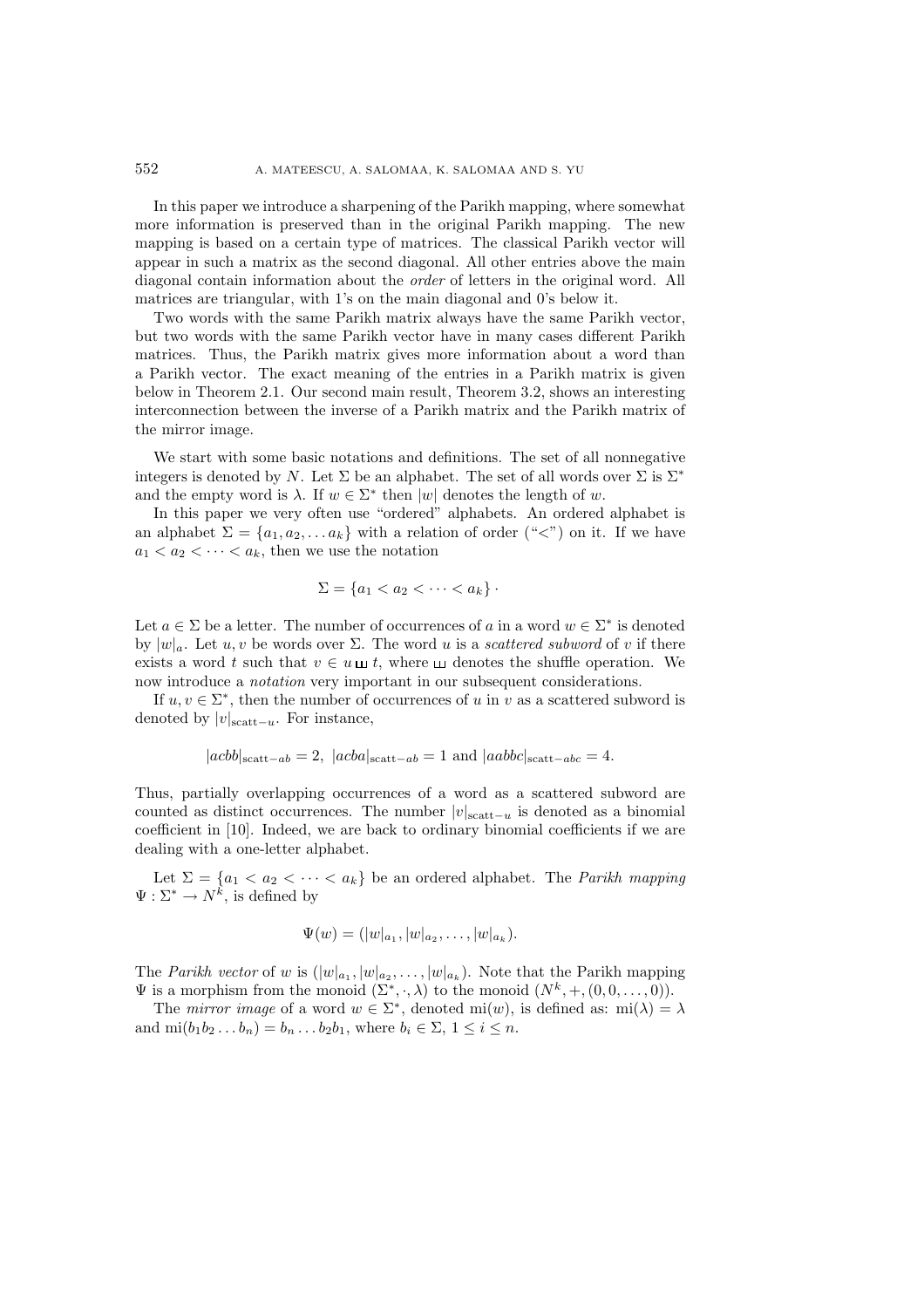Our exposition is largely self-contained. The reader is referred to [9] as a comprehensive treatment on formal languages and diverse background material. The most fundamental applications and interconnections of Parikh vectors with language theory are presented in [11].

Semilinearity plays an important role in the study of language families suitable as models in linguistics, for instance, see [5]. We refer the reader also to [2] for recent results about the preservation of semilinearity under certain machine mappings and its significance to decision problems.

#### 1. Parikh mapping extended to matrices

We consider a special type of matrices, called "triangle" matrices. A *triangle matrix* is a square matrix  $M = (m_{i,j})_{1 \leq i,j \leq k}$ , such that  $m_{i,j} \in N$ , for all  $1 \leq i$ ,  $j \leq k$ ,  $m_{i,j} = 0$ , for all  $1 \leq j < i \leq k$ , and, moreover,  $m_{i,i} = 1$ , for all  $1 \leq i \leq k$ .

The set of all triangle matrices is denoted by  $M$ . The set of all triangle matrices of dimension  $k \geq 1$  is denoted by  $\mathcal{M}_k$ . Clearly,  $\mathcal{M}_k$  constitutes a monoid under matrix multiplication.

We are now ready to introduce the main notion of this paper.

**Definition 1.1.** Let  $\Sigma = \{a_1 < a_2 < \cdots < a_k\}$  be an ordered alphabet, where  $k \geq 1$ . The *Parikh matrix mapping*, denoted  $\Psi_{M_k}$ , is the morphism:

$$
\Psi_{M_k} : \Sigma^* \to \mathcal{M}_{k+1},
$$

defined by the condition: if  $\Psi_{M_k}(a_q)=(m_{i,j})_{1\leq i,j\leq (k+1)}$ , then for each  $1\leq i$  $\leq$   $(k+1)$ ,  $m_{i,i} = 1$ ,  $m_{q,q+1} = 1$ , all other elements of the matrix  $\Psi_{M_k}(a_q)$  being 0.

Consider the following examples. Let  $\Sigma$  be the ordered alphabet  $\{a < b < c\}$ and assume that  $w = bbaac$ . Then  $\Psi_{M_3}(w)$  is a  $4 \times 4$  triangle matrix that can be computed as follows:

$$
\Psi_{M_3}(bbac) = \Psi_{M_3}(b)\Psi_{M_3}(b)\Psi_{M_3}(a)\Psi_{M_3}(a)\Psi_{M_3}(c)
$$
\n
$$
= \begin{pmatrix}\n1 & 0 & 0 & 0 \\
0 & 1 & 1 & 0 \\
0 & 0 & 1 & 0 \\
0 & 0 & 0 & 1\n\end{pmatrix}\n\cdots\n\begin{pmatrix}\n1 & 1 & 0 & 0 \\
0 & 1 & 0 & 0 \\
0 & 0 & 1 & 0 \\
0 & 0 & 0 & 1\n\end{pmatrix}\n\begin{pmatrix}\n1 & 0 & 0 & 0 \\
0 & 1 & 0 & 0 \\
0 & 0 & 1 & 1 \\
0 & 0 & 0 & 1\n\end{pmatrix}
$$
\n
$$
= \begin{pmatrix}\n1 & 2 & 0 & 0 \\
0 & 1 & 2 & 2 \\
0 & 0 & 1 & 1 \\
0 & 0 & 0 & 1\n\end{pmatrix}.
$$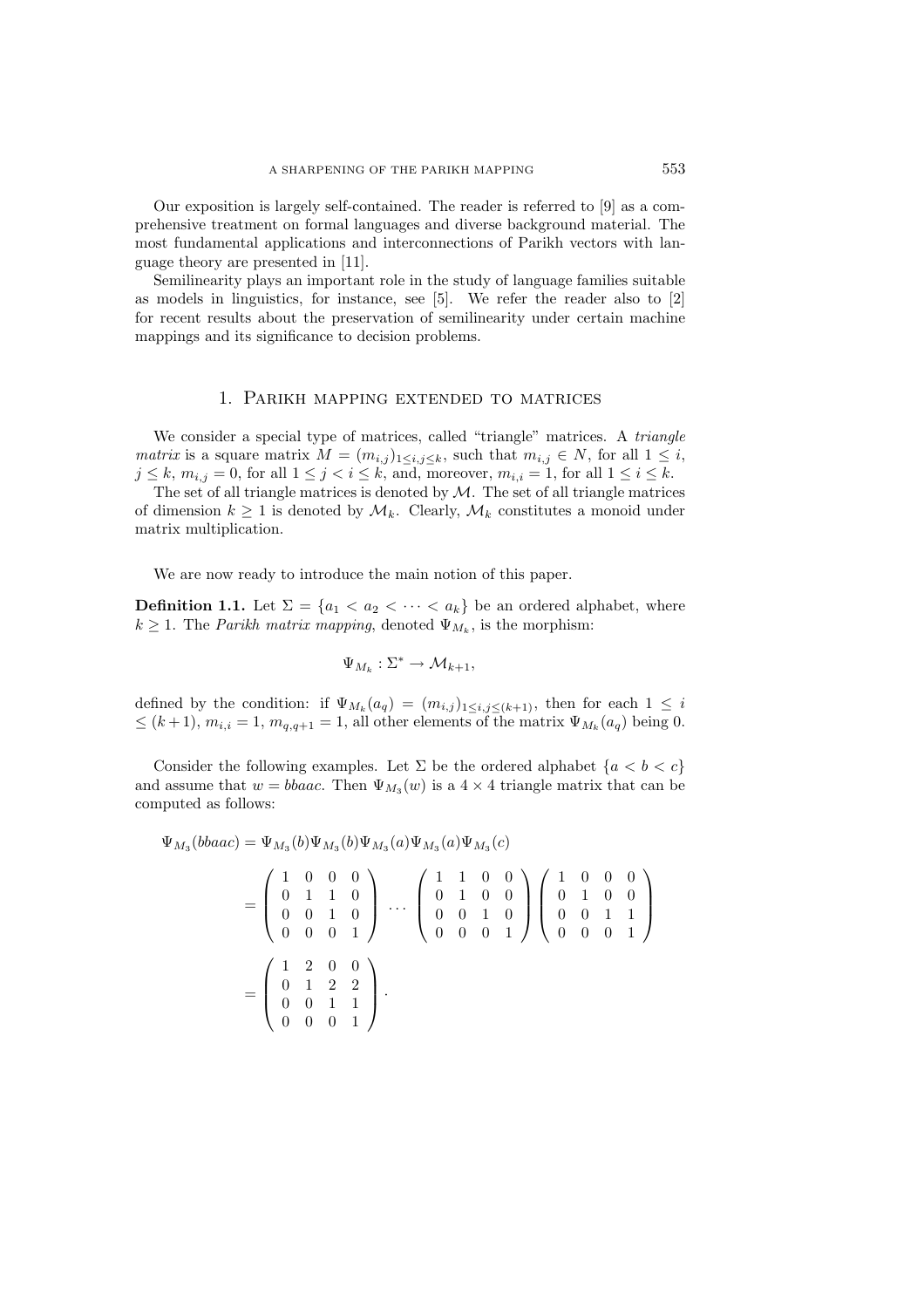Another example is given by  $w' = aabbc$ , for which we obtain

$$
\Psi_{M_3}(w') = \Psi_{M_3}(aabbc) = \Psi_{M_3}(a)\Psi_{M_3}(a)\Psi_{M_3}(b)\Psi_{M_3}(b)\Psi_{M_3}(c)
$$
  
= 
$$
\begin{pmatrix} 1 & 2 & 4 & 4 \\ 0 & 1 & 2 & 2 \\ 0 & 0 & 1 & 1 \\ 0 & 0 & 0 & 1 \end{pmatrix}.
$$

On the other hand,

$$
\Psi_{M_3}(acb) = \Psi_{M_3}(cab) = \begin{pmatrix} 1 & 1 & 1 & 0 \\ 0 & 1 & 1 & 0 \\ 0 & 0 & 1 & 1 \\ 0 & 0 & 0 & 1 \end{pmatrix}.
$$

Hence, the Parikh matrix mapping is not injective. One of the major open problems is to characterize non-injectivity, that is, to provide some natural conditions for two words to possess the same Parikh matrix. This problem is closely linked with the fundamental problem about the information content of a Parikh matrix: how much does the Parikh matrix tell about a word?

It was brought to our attention by one of the referees that the term *Parikh matrix* was used in [7] for the growth matrix of a morphism (or a D0L system).

### 2. Significance of the entries of a Parikh matrix

In this section we characterize the entries of the Parikh matrix. We first introduce some notation that will be applied in our first theorem. Recall also the notation  $|v|_{\text{scatt}-u}$  defined in the Introduction.

Consider the ordered alphabet  $\Sigma = \{a_1 < a_2 < \cdots < a_k\}$ , where  $k \geq 1$ . We denote by  $a_{i,j}$  the word  $a_i a_{i+1} \ldots a_j$ , where  $1 \leq i \leq j \leq k$ .

We are now ready to prove the basic property of the Parikh matrix mapping.

**Theorem 2.1.** *Let*  $\Sigma = \{a_1 < a_2 < \cdots < a_k\}$  *be an ordered alphabet, where*  $k \geq 1$ *, and assume that*  $w \in \Sigma^*$ *. The matrix*  $\Psi_{M_k}(w)=(m_{i,j})_{1 \leq i,j \leq (k+1)}$ *, has the following properties:*

- (*i*)  $m_{i,j} = 0$ *, for all*  $1 \leq j < i \leq (k+1)$ *;*
- (*ii*)  $m_{i,i} = 1$ *, for all*  $1 \leq i \leq (k+1)$ *;*
- $(iii)$   $m_{i,j+1} = |w|_{\text{scatt}-a_{i,j}}$ , for all  $1 \leq i \leq j \leq k$ .

*Proof.* Obviously the first two properties, (i) and (ii) are true. Now we prove the property (iii). Assume that  $|w| = n$ . The proof is by induction on n. If  $n \leq 1$ , then clearly the assertion is true.

Assume now that the assertion  $(iii)$  is true for all words of length at most n and let w be of length  $n + 1$ . Hence  $w = w' a_i$ , where  $|w'| = n$  and  $a_i \in \Sigma$  with  $1 \leq i \leq k$ .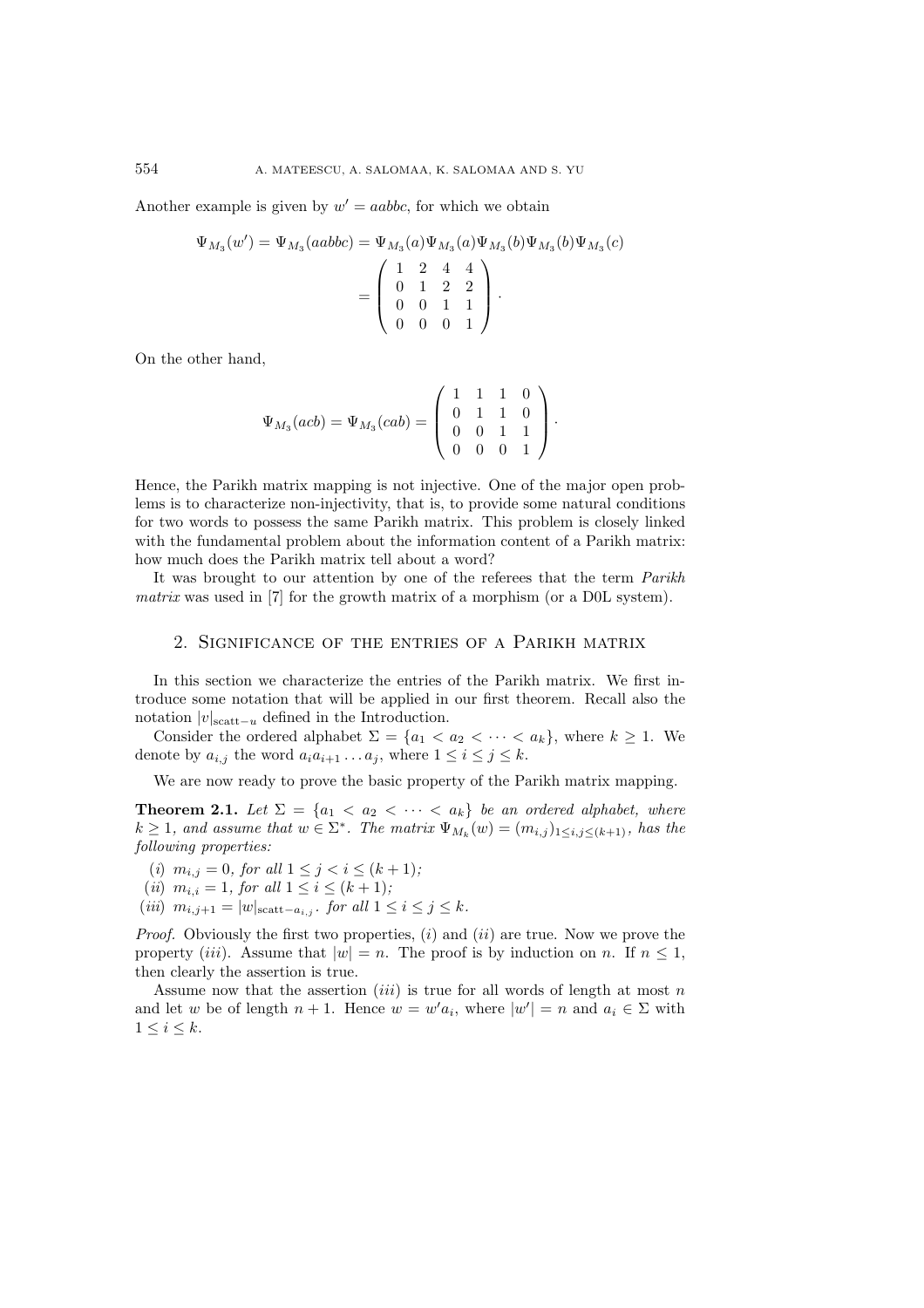It follows that:

$$
\Psi_{M_k}(w) = \Psi_{M_k}(w' a_i) = \Psi_{M_k}(w') \Psi_{M_k}(a_i).
$$

Assume that

$$
\Psi_{M_k}(w') = \begin{pmatrix} 1 & m'_{1,2} & \dots & \dots & m'_{1,k+1} \\ 0 & 1 & \dots & \dots & m'_{2,k+1} \\ \vdots & \vdots & \vdots & \vdots & \vdots \\ 0 & 0 & \dots & \dots & 1 \end{pmatrix}.
$$

By the inductive hypothesis the matrix  $\Psi_{M_k}(w')$  has the property *(iii)*. From Definition 1.1, we deduce that

$$
\Psi_{M_k}(a_i) = \begin{pmatrix} 1 & 0 & \dots & 0 \\ \vdots & \vdots & \vdots & \vdots & \vdots \\ 0 & \dots & 1 & 1 & \dots & 0 \\ \vdots & \vdots & \vdots & \vdots & \vdots & \vdots \\ 0 & 0 & \dots & 1 \end{pmatrix}.
$$

All elements in the matrix  $\Psi_{M_k}(a_i)$  are zero except that the elements on the main diagonal are 1 and also the element on the position  $(i, i + 1)$  is 1.

Therefore, the matrix  $\Psi_{M_k}(w)$  equals

$$
\begin{pmatrix} 1 & m'_{1,2} & \cdots & \cdots & m'_{1,k+1} \\ 0 & 1 & \cdots & \cdots & m'_{2,k+1} \\ \vdots & \vdots & \vdots & \vdots & \vdots \\ 0 & 0 & \cdots & \cdots & 1 \end{pmatrix} \begin{pmatrix} 1 & 0 & \cdots & 0 \\ \vdots & \vdots & \vdots & \vdots & \vdots \\ 0 & \cdots & 1 & 1 & \cdots & 0 \\ \vdots & \vdots & \vdots & \vdots & \vdots & \vdots \\ 0 & 0 & \cdots & 1 & 1 \end{pmatrix} = M.
$$

The resulting matrix,  $M = (m_{p,q})_{1 \leq p,q \leq k+1}$  has the property that  $m_{j,i+1} = m'_{j,i}$ <br>+ $m'_{j,i+1}$ , for all j,  $1 \leq j \leq i$  and, for all other indices,  $m_{p,q} = m'_{p,q}$ .

This completes the inductive step, because the number of occurrences of  $a_{j,i}$  $a_j \ldots a_i$  (as a scattered subword) in w equals the sum of the number of occurrences of  $a_{j,i}$  in w' and the number of occurrences of  $a_{j,i-1}$  in w'. Thus, Theorem 2.1 follows.  $\Box$ 

**Corollary 2.2.** *The matrix*  $\Psi_{M_k}(w)$  *has as the second diagonal (i.e., the vector*  $(m_{1,2}, m_{2,3}, \ldots, m_{k,k+1})$ *)* the Parikh vector of w, i.e.,  $(m_{1,2}, m_{2,3}, \ldots, m_{k,k+1})$  $= (|w|_{a_1}, |w|_{a_2}, \ldots, |w|_{a_k}).$ 

As already pointed out, the Parikh matrix mapping gives more information about a word than the classical Parikh mapping, although the Parikh matrix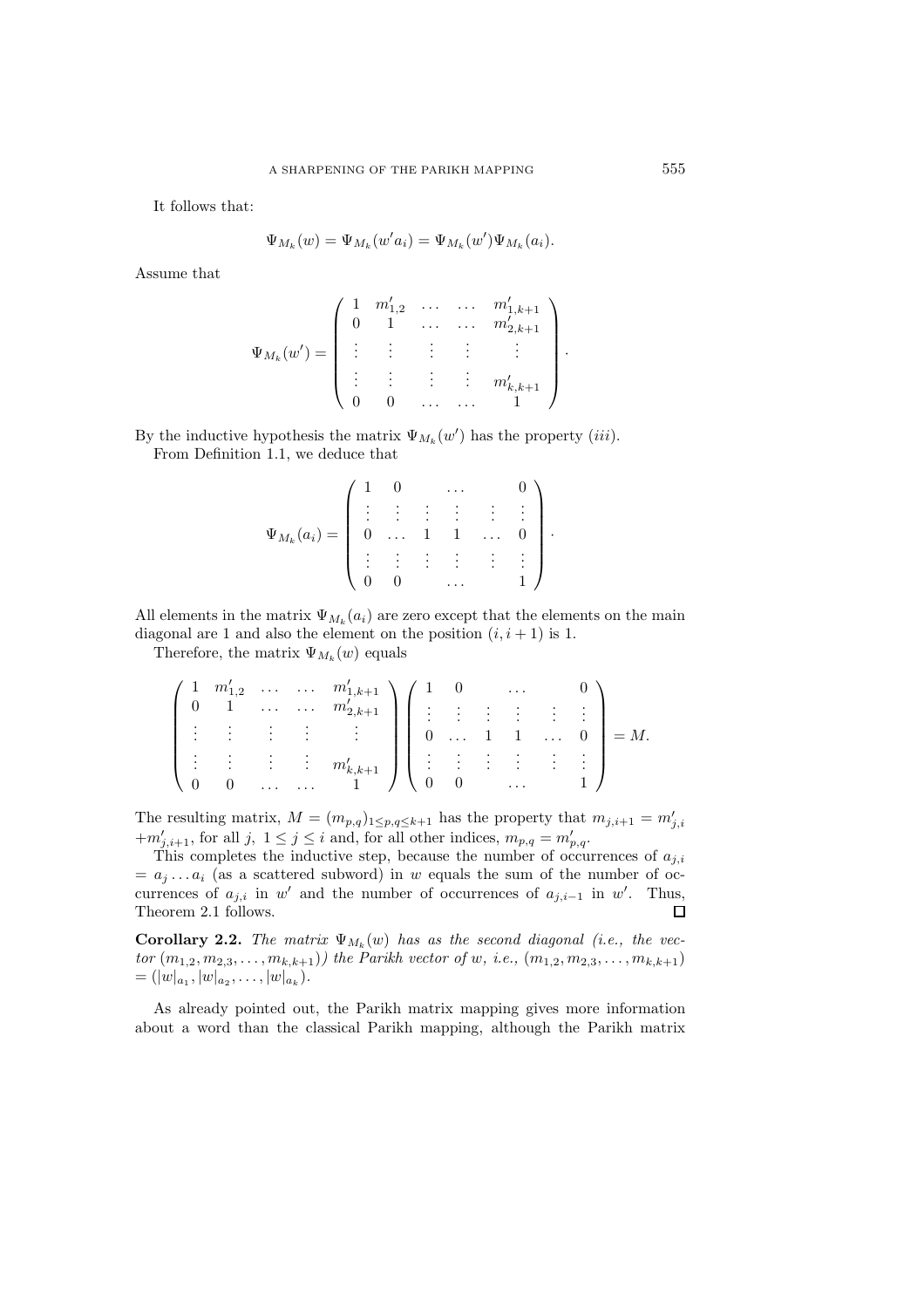mapping is still not injective. Injectivity would of course mean that the information given by Parikh matrices is *complete*. This would be more than one can reasonably hope for: one cannot expect that words could be expressed as matrices in this fashion, which would give all information in a simple numerical form.

So far very little is known about *sets of Parikh matrices associated to languages belonging to a fixed family* such as the families in the Chomsky hierarchy. The following remark shows that the semilinearity result of context-free languages does not carry over to sets of matrices.

**Remark 2.3.** Consider the ordered alphabet  ${a < b}$  and the context-free language  $L = \{a^n b^n | n \ge 1\}$ . Clearly,

$$
\Psi_{M_2}(a^n b^n) = \left(\begin{array}{ccc} 1 & n & n^2 \\ 0 & 1 & n \\ 0 & 0 & 1 \end{array}\right).
$$

Hence  $\Psi_{M_2}(L)$  cannot be a semilinear set (for any reasonable extension of the definition of semilinearity to matrices).

Clearly, every triangle matrix is not a Parikh matrix of some word. For instance, the matrix

$$
\left(\begin{array}{rrr} 1 & 2 & 7 \\ 0 & 1 & 3 \\ 0 & 0 & 1 \end{array}\right)
$$

is not a Parikh matrix. This follows because ab occurs as a scattered subword at most 6 times in a word with the Parikh vector (2,3). In fact, we have the following immediate corollary of Theorem 2.1:

**Corollary 2.4.** *The entries*  $m_{i,j+1}$ ,  $1 \leq i < j \leq k$  *in a Parikh matrix*  $\Psi_{M_k}(w)$ *satisfy the inequality*

$$
m_{i,j+1} \leq m_{i,j} \cdot m_{i+1,j+1}.
$$

Various strengthenings of Corollary 2.4 can be obtained. For instance, the product of the entries in the Parikh vector constitutes an upper bound for the entry  $m_{1,k+1}$ . Thus, the size of the entry  $m_{1,3}$  in Remark 2.3 is maximal. On the other hand, upper bounds can be satisfied and yet the matrix is not a Parikh matrix. For instance,  $x = rst$  is the only possible value of x for the matrix

$$
\left(\begin{array}{cccc} 1 & r & rs & x \\ 0 & 1 & s & st \\ 0 & 0 & 1 & t \\ 0 & 0 & 0 & 1 \end{array}\right)
$$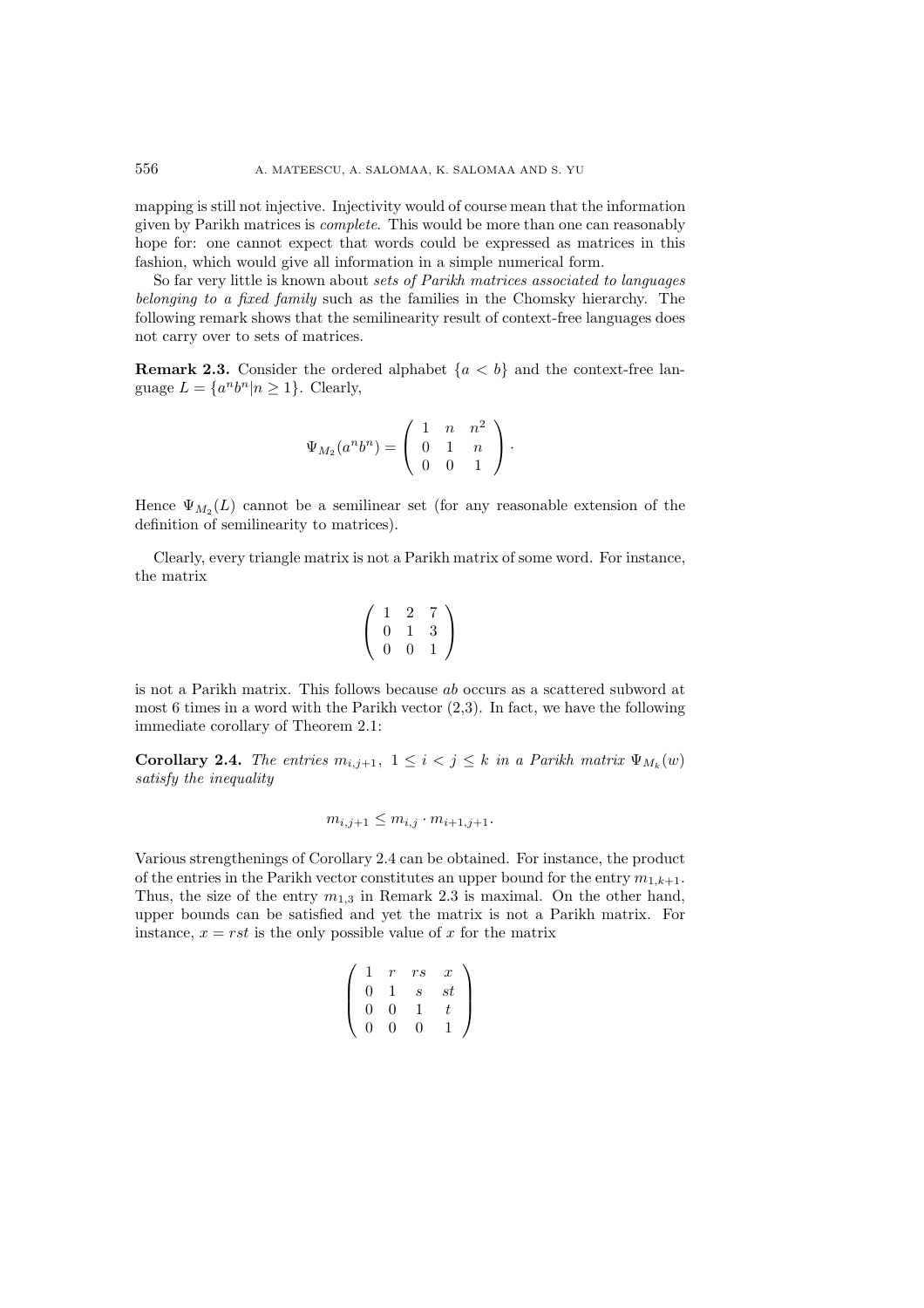to be a Parikh matrix, whereas in the matrix

$$
\left(\begin{array}{ccc} 1 & r & x \\ 0 & 1 & s \\ 0 & 0 & 1 \end{array}\right)
$$

any x with  $0 \leq x \leq rs$  is possible. Whether or not a given triangle matrix is a Parikh matrix is clearly a decidable question.

#### 3. Inverses of matrices versus mirror images of words

This section investigates interrelations between the inverse of a Parikh matrix associated to a word w and the Parikh matrix of  $m(w)$ , the mirror image of w. Clearly, the set of all triangle matrices of order  $k \geq 2$  with integer entries is a noncommutative group with respect to multiplication, the unit element being the unit matrix of order  $k$ . Consequently, for each Parikh matrix  $A$ , there exists the inverse matrix  $A^{-1}$ .

**Definition 3.1.** Let  $\Sigma = \{a_1 < a_2 < \cdots < a_k\}$  be an ordered alphabet and let  $w \in \Sigma^*$  be a word. Assume that the Parikh matrix of w is  $\Psi_{M_k}(w)$  $=(m_{i,j})_{1\leq i,j\leq k+1}$ . The *alternate Parikh matrix of* w, denoted  $\Psi_{M_k}(w)$ , is the matrix  $(m'_{i,j})_{1 \leq i,j \leq k+1}$ , where  $m'_{i,j} = (-1)^{i+j} m_{i,j}$ , for all  $1 \leq i,j \leq k+1$ .

Observe that the mapping  $\overline{\Psi}_{M_k}(w)$  is a morphism of  $\Sigma^*$ . For the Parikh vector  $\Psi$ and for every word  $w, \Psi(w) = \Psi(\text{mi}(w))$ . However, for the Parikh matrix mapping the situation is completely different. The next theorem reveals the interrelation between the inverse of the Parikh matrix of a word w and the alternate Parikh matrix of the mirror image of w.

**Theorem 3.2.** *Let*  $\Sigma = \{a_1 < a_2 < \cdots < a_k\}$  *be an ordered alphabet and let*  $w \in \Sigma^*$  *be a word. Then:* 

$$
[\Psi_{M_k}(w)]^{-1} = \overline{\Psi}_{M_k}(\text{mi}(w)).
$$

*Proof.* The proof is by induction on  $n = |w|$ .

If  $n = 1$ , then  $w = a_q$  for some  $1 \le q \le k$ . By Definition 1.1,  $\Psi_{M_k}(a_q)$  $=(m_{i,j})_{1\leq i,j\leq (k+1)}$ , such that for each  $1\leq i\leq (k+1)$ ,  $m_{i,i}=1$ ,  $m_{q,q+1}=1$  and all other elements of the matrix  $\Psi_{M_k}(a_q)$  are zero.

It is easy to verify that  $[\Psi_{M_k}(a_q)]^{-1} = (m'_{i,j})_{1 \leq i,j \leq (k+1)}$ , so that for each  $1 \leq i$  $\leq (k+1), m'_{i,i} = 1, m'_{q,q+1} = -1$  and all other elements of the matrix  $[\Psi_{M_k}(a_q)]^{-1}$ are zero.

Hence,  $[\Psi_{M_k}(w)]^{-1} = \overline{\Psi}_{M_k}(\text{mi}(w)).$ 

For the inductive step assume that the Theorem 3.2 is true for all words  $u \in \Sigma^*$ , with  $|u| \leq n$  and let  $w \in \Sigma^*$  be a word with  $|w| = n + 1$ . Then  $w = xa_p$  such that  $|x| = n$  and  $a_p \in \Sigma$  with  $1 \leq p \leq k$ .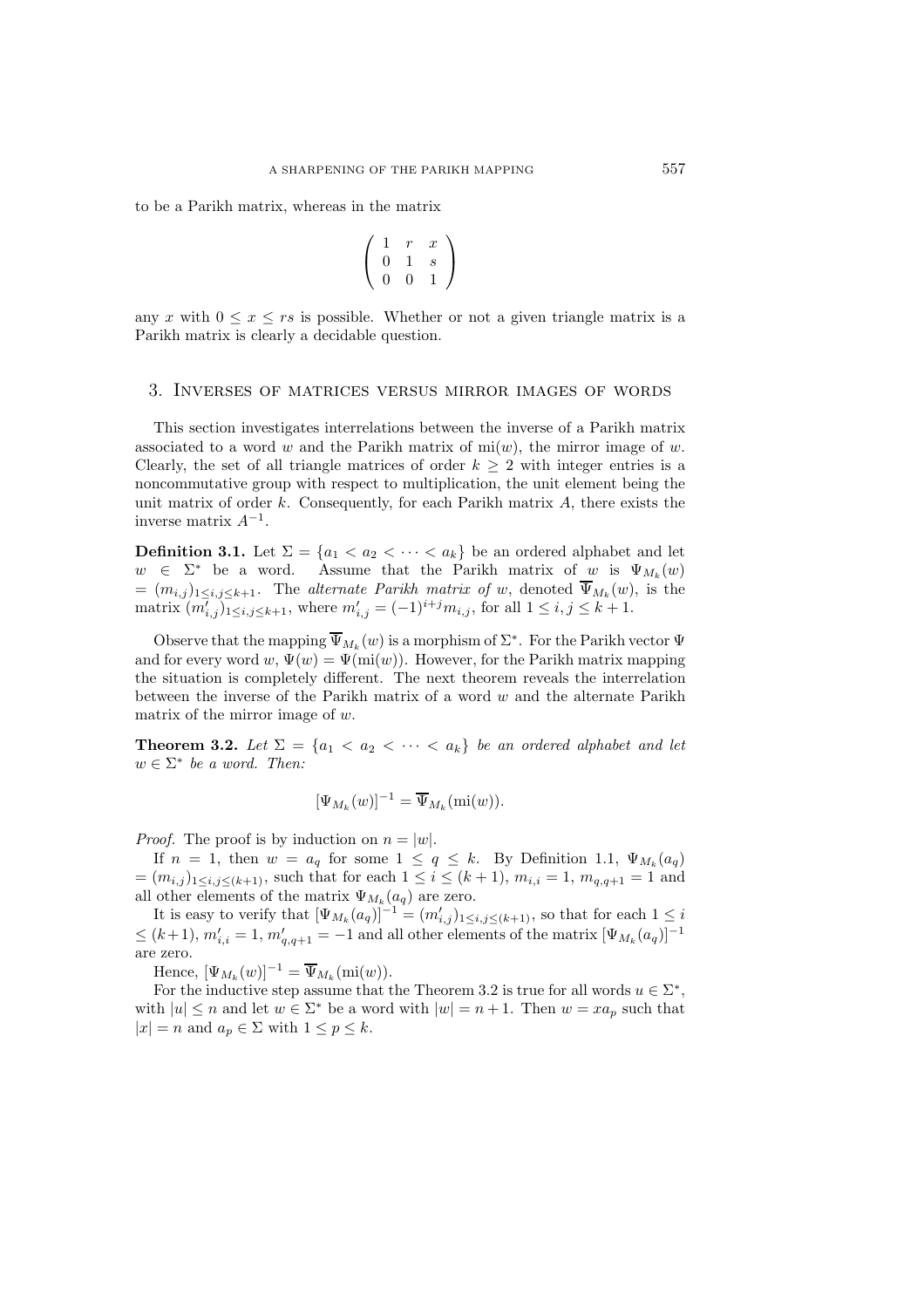We see that

$$
[\Psi_{M_k}(w)]^{-1} = [\Psi_{M_k}(xa_p)]^{-1} = [\Psi_{M_k}(x)\Psi_{M_k}(a_p)]^{-1} = [\Psi_{M_k}(a_p)]^{-1}[\Psi_{M_k}(x)]^{-1}.
$$

Assume that

$$
\overline{\Psi}_{M_k}(\text{mi}(x)) = \left( \begin{array}{cccccc} 1 & m_{1,2} & \dots & \dots & m_{1,k+1} \\ 0 & 1 & \dots & \dots & m_{2,k+1} \\ \vdots & \vdots & \vdots & \vdots & \vdots \\ 0 & 0 & \dots & \dots & 1 \end{array} \right)
$$

·

·

By the inductive hypothesis  $[\Psi_{M_k}(x)]^{-1} = \overline{\Psi}_{M_k}(\text{mi}(x)) = (m_{i,j})_{1 \leq i,j \leq k+1}$ , where  $m_{i,i}$  = 1, 1  $\leq i \leq k+1$ ,  $m_{i,j}$  = 0, 1  $\leq j \leq i \leq k+1$  and  $m_{i,j+1}$  $= (-1)^{i+j+1}|\text{mi}(x)|_{\text{scatt}-a_{i,j}}$ , for all  $1 ≤ i ≤ j ≤ k$ ,

We know by the proof for  $n = 1$  that

$$
[\Psi_{M_k}(a_p)]^{-1} = \left( \begin{array}{ccccc} 1 & 0 & \cdots & 0 \\ \vdots & \vdots & \vdots & \vdots & \vdots \\ 0 & \cdots & 1 & -1 & \cdots & 0 \\ \vdots & \vdots & \vdots & \vdots & \vdots & \vdots \\ 0 & 0 & \cdots & 1 & 1 \end{array} \right)
$$

Thus, all elements in the matrix  $[\Psi_{M_k}(a_p)]^{-1}$  are zero except that the elements on the main diagonal are 1, and the element on the position  $(p, p + 1)$  is  $-1$ .

Therefore  $[\Psi_{M_k}(w)]^{-1}$  equals

|  |                                   |                              | $\cdots$                             |                               |                                         | $\sqrt{1}$ |                            |                            |          |                     | $m_{1,2}$ $m_{1,k+1}$ |  |
|--|-----------------------------------|------------------------------|--------------------------------------|-------------------------------|-----------------------------------------|------------|----------------------------|----------------------------|----------|---------------------|-----------------------|--|
|  | ٠<br>٠                            | $\sim$ 100 $\pm$             | $\sim$ $\sim$                        |                               | $\ddot{\cdot}$                          |            |                            |                            | $\cdots$ | $\cdots$            | $m_{2,k+1}$           |  |
|  | $\sim$ $\sim$<br>$\sim 1.4\, \mu$ |                              | <b>Contract Contract</b>             | $\cdots$                      |                                         |            | $\bullet$<br>$\sim$ $\sim$ | $\sim$ $\sim$<br>an Bandin | ٠        | $\sim$ 1.           | $\sim 100$            |  |
|  | ٠<br>$\bullet$<br>$\sim$ $\sim$   | $\cdot$<br><b>Contractor</b> | $\bullet$<br>$\bullet$<br>$\sim 100$ | ٠<br><b>Contract Contract</b> | $\bullet$<br>$\bullet$<br>and the state |            | $\sim$ 1.                  | 2014 - Ho                  | ٠        | $\bullet$<br>$\sim$ | $m_{k,k}$             |  |
|  |                                   |                              | .                                    |                               |                                         |            |                            |                            | $\cdots$ | .                   |                       |  |

The resulting matrix,  $M' = (m'_{i,j})_{1 \leq i,j \leq k+1}$  has the property that

$$
m'_{p,j} = m_{p,j} - m_{p+1,j}
$$
  
=  $(-1)^{p+j} |\text{mi}(x)|_{\text{scatt}-a_{p,j-1}} - (-1)^{p+j+1} |\text{mi}(x)|_{\text{scatt}-a_{p+1,j-1}}$   
=  $(-1)^{p+j} |a_p \text{mi}(x)|_{\text{scatt}-a_{p,j-1}} = (-1)^{p+j} |\text{mi}(w)|_{\text{scatt}-a_{p,j-1}},$ 

for all  $p < j \leq k + 1$ . For all other indices,  $m'_{i,q} = m_{i,q}$ .

This completes the induction and proves Theorem 3.2.

 $\Box$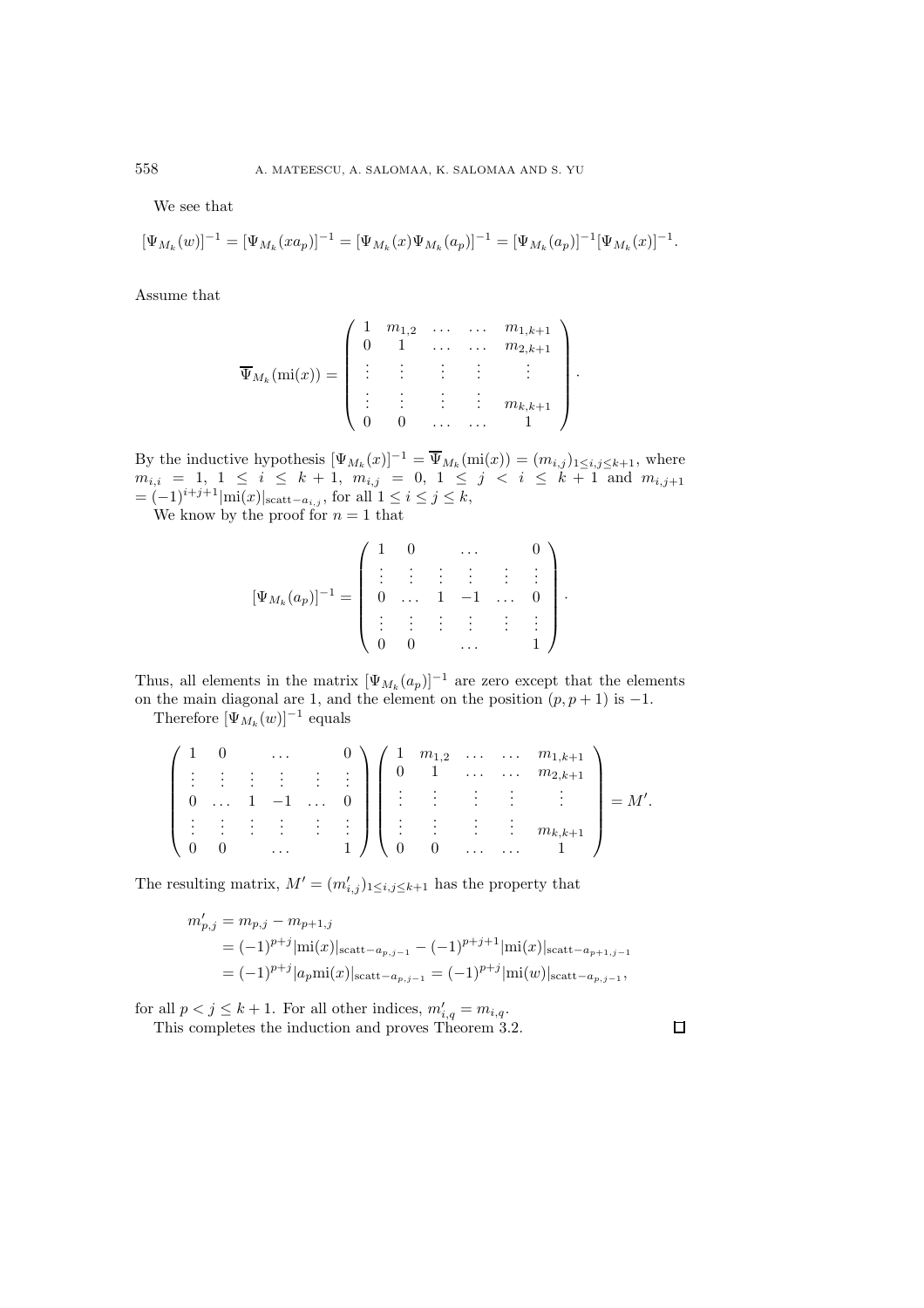Observe that Theorem 3.2 provides a very simple method to compute the inverse of a Parikh matrix. One can also apply it directly to matrices: inverses of matrices of a certain type can be computed in this way.

As an example, consider the ordered alphabet  $\Sigma = \{a < b < c\}$  and assume that  $w = cbbaa$ . Then

$$
\Psi_{M_3}(cbbaa) = \left(\begin{array}{cccc} 1 & 2 & 0 & 0 \\ 0 & 1 & 2 & 0 \\ 0 & 0 & 1 & 1 \\ 0 & 0 & 0 & 1 \end{array}\right).
$$

Since mi $(cbbaa) = aabbc$ , we have by Theorem 3.2:

$$
[\Psi_{M_3}(cbbaa)]^{-1} = \overline{\Psi}_{M_3}(aabbc) = \begin{pmatrix} 1 & -2 & 4 & -4 \ 0 & 1 & -2 & 2 \ 0 & 0 & 1 & -1 \ 0 & 0 & 0 & 1 \end{pmatrix}.
$$

A special relation between  $|w|_{\text{scatt}-a_{i,j}}$  and  $|\text{mi}(w)|_{\text{scatt}-a_{i,j}}$  is obtained in the next corollary. In the statement the last vertical bars stand for the absolute value.

**Corollary 3.3.** *Let*  $\Sigma = \{a_1 < a_2 < \cdots < a_k\}$  *be an ordered alphabet and let*  $w \in \Sigma$  $\Sigma^*$  *be a word. Assume that the Parikh matrix of w is*  $\Psi_{M_k}(w)=(m_{i,j})_{1\leq i,j\leq k+1}$ , *and that*  $[\Psi_{M_k}(w)]^{-1} = (m'_{i,j})_{1 \le i,j \le k+1}$ *. Then*  $|m(w)|_{\text{scatt}-a_{i,j}} = |(m'_{i,j+1})|$  for *all*  $1 \leq i, j \leq k$ .

## 4. Computing the inverse of a Parikh matrix

We consider now another method to compute the inverse of a Parikh matrix. We begin with some further definitions and notations.

Let  $(A, \leq)$  be an ordered set. The *dual order* of the order  $\leq$ , denoted  $\leq^{\circ}$ , is defined as:

$$
a <^{\circ} b \text{ iff } b < a.
$$

Let  $\Sigma = \{a_1 < a_2 < \cdots < a_k\}$  be an ordered alphabet. The *dual ordered alphabet*, denoted  $\Sigma_{\circ}$ , is  $\Sigma_{\circ} = \{a_k < a_{k-1} < \cdots < a_1\}.$ 

Consider the ordered alphabet  $\Sigma = \{a_1 < a_2 < \cdots < a_k\}$  and let  $w \in \Sigma^*$  be a word. The Parikh matrix associated to w with respect to the dual order on  $\Sigma$  is denoted by  $\Psi_{M_k,\circ}(w)$ .

Let  $v = (v_1, v_2, \dots, v_n)$  be a vector. The *reverse* of v, denoted  $v^{(rev)}$ , is the vector  $v^{(\text{rev})} = (v_n, v_{n-1}, \ldots, v_1).$ 

Now we introduce the notion of a reverse of a triangle matrix. Let  $M =$  $(m_{i,j})_{1\leq i,j\leq n}$  be a triangle matrix. The *reverse* of M, denoted  $M^{(rev)}$ , is the matrix  $M^{(rev)} = (m'_{i,j})_{1 \le i,j \le n}$ , where  $m'_{i,j} = m_{n+1-j,n+1-i}$ , for all  $1 \le i < j \le n$ . (The entries on and below the main diagonal are the same in  $M$  and  $M<sup>(rev)</sup>$ .)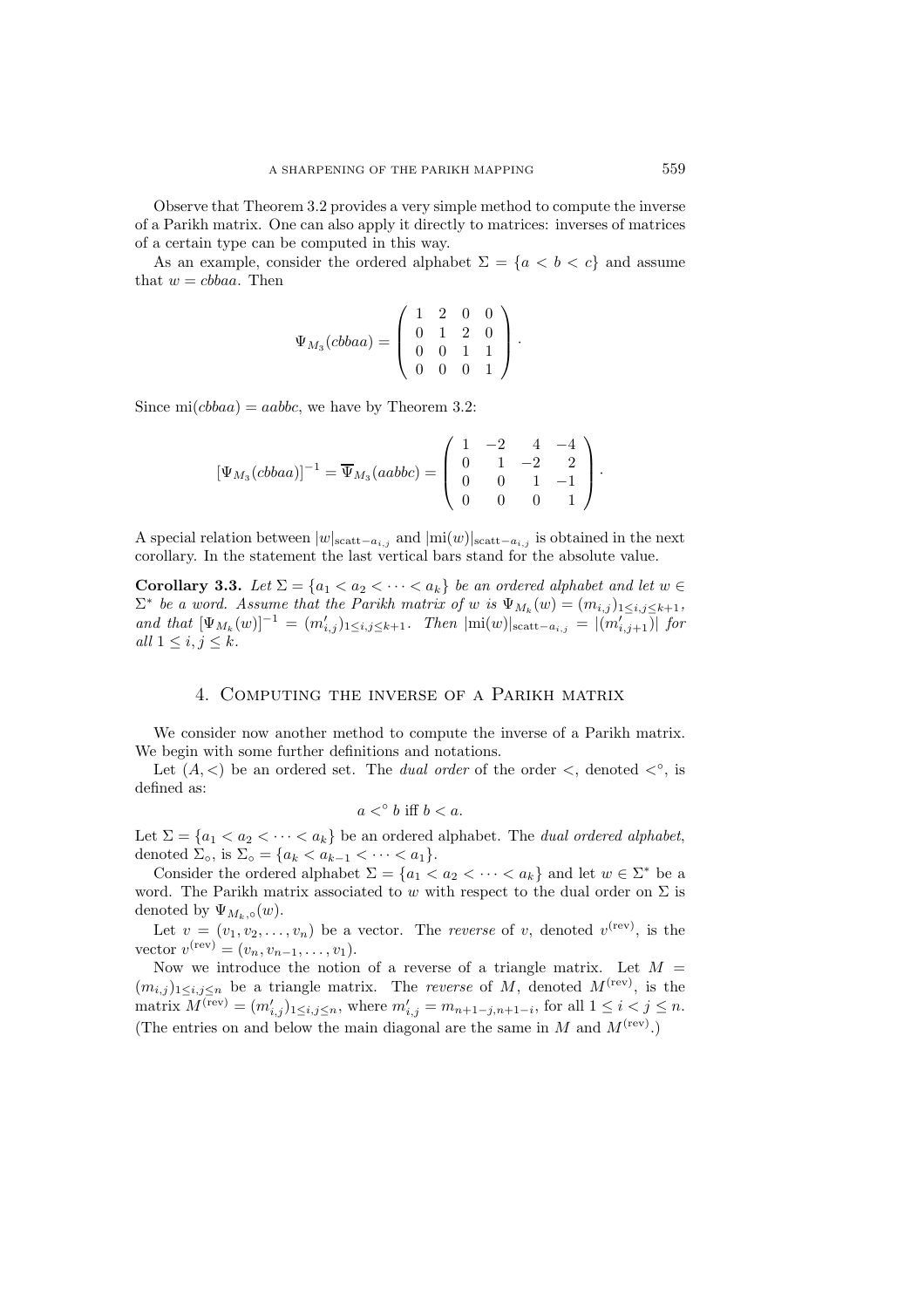Note that  $M^{(rev)}$  is also a triangle matrix. An easy way to obtain  $M^{(rev)}$  is to reverse in M all diagonals that are parallel to the main diagonal. For instance,

If 
$$
M = \begin{pmatrix} 1 & 2 & 3 & 7 \\ 0 & 1 & 4 & 5 \\ 0 & 0 & 1 & 6 \\ 0 & 0 & 0 & 1 \end{pmatrix}
$$
 then  $M^{(rev)} = \begin{pmatrix} 1 & 6 & 5 & 7 \\ 0 & 1 & 4 & 3 \\ 0 & 0 & 1 & 2 \\ 0 & 0 & 0 & 1 \end{pmatrix}$ .

A further method to compute  $M^{(rev)}$  is to consider the transpose of  $M =$  $(m_{i,j})_{1 \leq i,j \leq n}$ , *i.e.*,  $M^t = (m'_{i,j})_{1 \leq i,j \leq n}$ , where  $m'_{i,j} = m_{j,i}$ , for all  $1 \leq i,j \leq n$ .

The matrix  $M<sup>t</sup>$  defines in a natural way a square. Let c be the geometrical center of this square. In order to compute  $M<sup>(rev)</sup>$ , one has to replace each element  $m_{i,j}$  by the element symmetric with respect to  $c$ . (Note that the geometrical center is an entry of  $M$  exactly in the case when the dimension of  $M$  is odd.)

The reader can easily verify the following proposition. (Observe that Def. 3.1 can be immediately extended to concern arbitrary matrices A.)

**Proposition 4.1.** *Let* A, B *be two triangle matrices of the same dimension. Then*

- (i)  $[A^{(rev)}]^{(rev)} = A;$
- (ii)  $(AB)^{(\text{rev})} = B^{(\text{rev})}A^{(\text{rev})}$ ;
- (iii)  $A = A;$
- $(iv)$   $\overline{AB} = \overline{A} \ \overline{B}.$

The next theorem gives another method of computing the inverse of a Parikh matrix:

**Theorem 4.2.** Let  $\Sigma = \{a_1 < a_2 < \cdots < a_k\}$  be an ordered alphabet and let  $w \in \Sigma^*$  *be a word. Then* 

$$
[\Psi_{M_k}(w)]^{-1} = [\overline{\Psi}_{M_k,\circ}(w)]^{\text{(rev)}}.
$$

*Proof.* The proof is by induction on  $n = |w|$ . If  $n = 1$ , then  $w = a_q$  for some  $1 \leq q \leq k$ . It follows that  $\Psi_{M_k}(a_q)$  is the triangle matrix having 1 on the main diagonal and on the position  $(q, q + 1)$ , all other entries being 0.

In the dual order the letter  $a_q$  appears on the position  $k + 1 - q$ . Hence, the matrix  $\Psi_{M_k,\circ}(a_q)$  is the triangle matrix having the entry 1 on the main diagonal and on the position  $(k + 1 - q, k + 2 - q)$ , all other entries being 0.

The alternate Parikh matrix  $\overline{\Psi}_{M_k,\circ}(a_q)$  is the triangle matrix having the entry 1 on the main diagonal,  $-1$  on the position  $(k+1-q, k+2-q)$ , all other entries being 0.

We deduce that  $[\overline{\Psi}_{M_k,o}(a_q)]^{\text{(rev)}}$  is the triangle matrix, where 1 is on the main diagonal, the value on the position  $(k+2-(k+2-q), k+2-(k+1-q)) = (q, q+1)$ is −1 and all other elements are 0.

One can easily verify that this is exactly the inverse of the matrix  $\Psi_{M_k}(a_q)$ .

For the inductive step, assume that  $w = w' a_i$ , where  $|w'| = n$  and  $a_i \in \Sigma$ .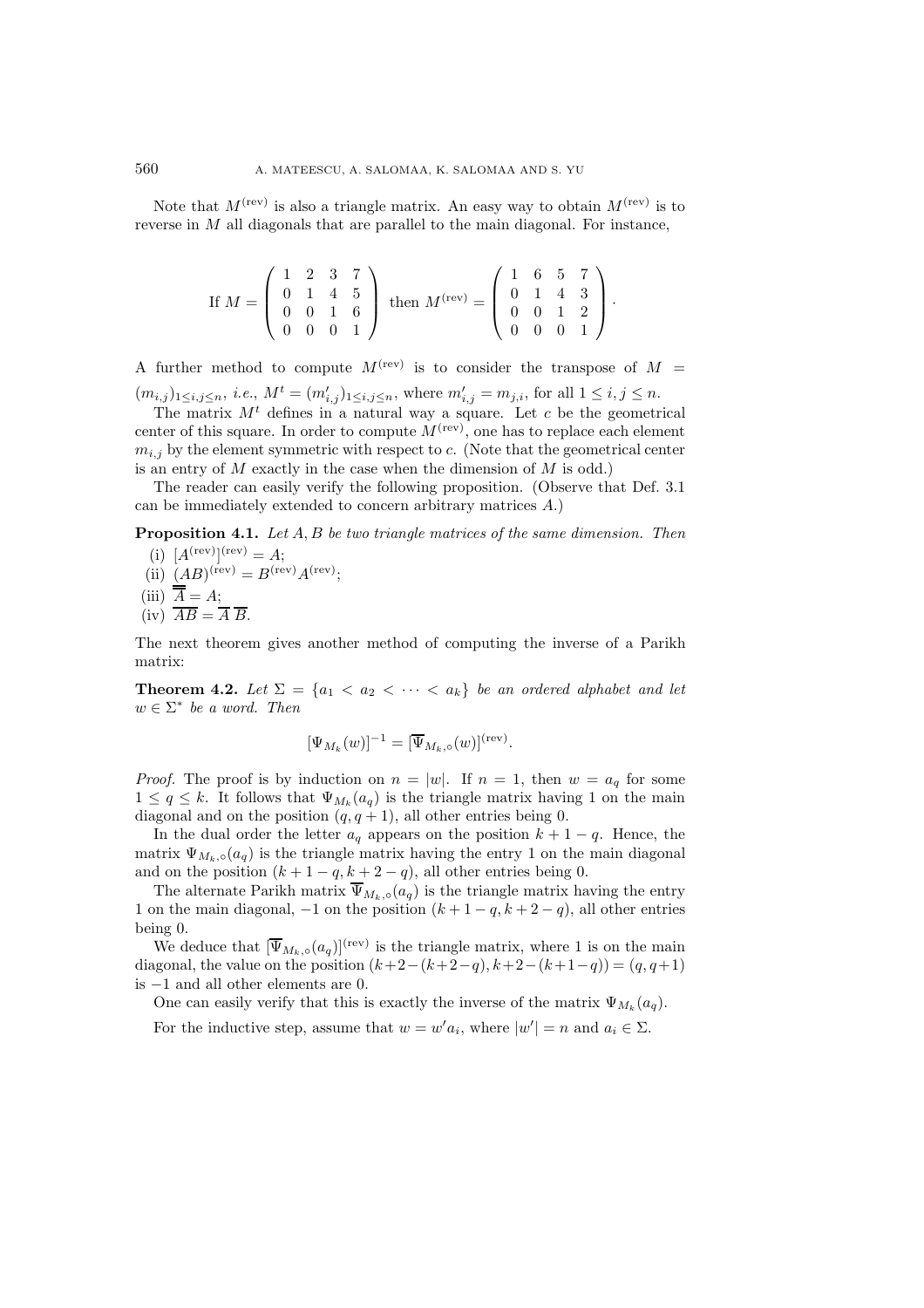Now using the inductive hypothesis and Proposition  $4.1(ii)$  we obtain (recall also that  $\overline{\Psi}_{M_k,\circ}(w)$  is a morphism):

$$
\begin{aligned} [\Psi(w)]^{-1} &= [\Psi(w'a_i)]^{-1} = [\Psi(a_i)]^{-1} [\Psi(w')]^{-1} \\ &= [\overline{\Psi}_{M_k,\circ}(a_i)]^{(\text{rev})} [\overline{\Psi}_{M_k,\circ}(w')]^{(\text{rev})} = [\overline{\Psi}_{M_k,\circ}(w')]^{\overline{\Psi}_{M_k,\circ}(a_i)]^{(\text{rev})} \\ &= [\overline{\Psi}_{M_k,\circ}(w'a_i)]^{(\text{rev})} = [\overline{\Psi}_{M_k,\circ}(w)]^{(\text{rev})} .\end{aligned}
$$

 $\Box$ 

As an illustration, observe first that by Theorem 2.1 we have

$$
\Psi_{M_3}(cbbaa) = \left(\begin{array}{rrrr} 1 & 2 & 0 & 0 \\ 0 & 1 & 2 & 0 \\ 0 & 0 & 1 & 1 \\ 0 & 0 & 0 & 1 \end{array}\right).
$$

Consider the dual ordered alphabet  $\Sigma_{\circ} = \{c < b < a\}$ . Thus,

$$
\Psi_{M_3,\circ}(cbba) = \left(\begin{array}{cccc} 1 & 1 & 2 & 4 \\ 0 & 1 & 2 & 4 \\ 0 & 0 & 1 & 2 \\ 0 & 0 & 0 & 1 \end{array}\right).
$$

The alternate Parikh matrix of the matrix  $\Psi_{M_3,\circ}(cbbaa)$  is

$$
\overline{\Psi}_{M_3,\circ}(cbbaa) = \left(\begin{array}{rrrr} 1 & -1 & 2 & -4 \\ 0 & 1 & -2 & 4 \\ 0 & 0 & 1 & -2 \\ 0 & 0 & 0 & 1 \end{array}\right).
$$

Finally, the reverse matrix of the above matrix is:

$$
[\overline{\Psi}_{M_3,\circ}(cbbaa)]^{(\text{rev})} = \begin{pmatrix} 1 & -2 & 4 & -4 \\ 0 & 1 & -2 & 2 \\ 0 & 0 & 1 & -1 \\ 0 & 0 & 0 & 1 \end{pmatrix}.
$$

This last matrix is indeed the inverse of the matrix  $\Psi_{M_3}(cbb)$ .

The above Theorem 4.2 provides a simpler method to compute the inverse of a Parikh matrix. Here we have to reverse a matrix that is of a fixed size  $(\text{card}(\Sigma)+1)$ , whereas in the case of Theorem 3.2 we have to reverse the word  $w$  that can be arbitrarily long.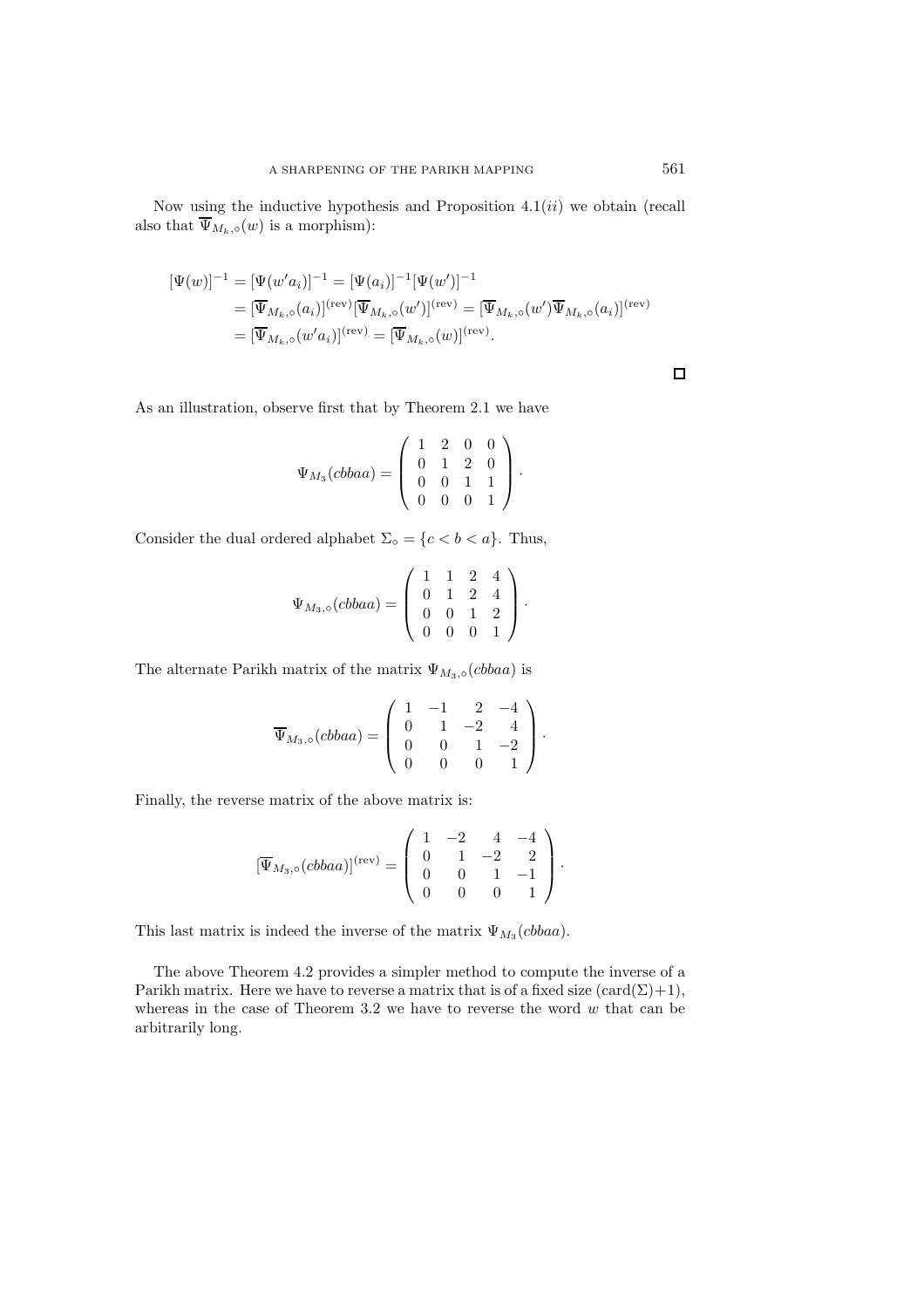From Theorems 3.2 and 4.2 we deduce:

**Corollary 4.3.** *Let*  $\Sigma = \{a_1 < a_2 < \cdots < a_k\}$  *be an ordered alphabet and let*  $w \in \Sigma^*$  *be a word. Then:* 

$$
\Psi_{M_k}(\text{mi}(w)) = \Psi_{M_k,\circ}(w)^{(\text{rev})}.
$$

The subsequent final observation concerning the functions introduced is rather obvious. Consider the following four functions from  $\mathcal{M}_k$  to  $\mathcal{M}_k$ : the identity I, the mapping – of A to  $\overline{A}$ , the mapping (rev) of A to  $A^{(rev)}$  and the mapping  $\overline{(rev)}$  of A to  $\overline{A}^{(rev)}$ . Then these four functions together with the operation of composition constitute a group and, moreover, this is the well-known Four-Group of Klein.

### 5. Some further problems

Our next proposition gives a simple method of deciding whether or not a nonzero number appears in the upper right-hand corner of some power of a given Parikh matrix.

**Proposition 5.1.** *Let*  $k \geq 1$  *be an integer and let*  $\Sigma = \{a_1 < a_2 < \cdots < a_k\}$ *be an ordered alphabet.* Assume that  $w \in \Sigma^*$  *is a word with*  $\Psi_{M_k}(w) = \tilde{M}$  $=(m_{i,j})_{1\leq i,j\leq k+1}$ *. The following assertions are equivalent:* 

- (*i*) there is an integer  $p \geq 1$  such that for the matrix  $M^p = (m_{i,j}^{(p)})_{1 \leq i,j \leq k+1}$ ,  $m_{1,k+1}^{(p)} \neq 0;$
- (*ii*) *there is an integer*  $p' \ge 1$  *such that in the matrix*  $M^{p'} = (m_{i,j}^{(p')})_{1 \le i,j \le k+1}$ , *for all*  $1 \leq i \leq j \leq k+1$ ,  $m_{i,j}^{(p')} \neq 0$ ;
- (*iii*) *for all*  $i, 1 \leq i \leq k$ *, we have*  $m_{i,i+1} \neq 0$ *, i.e., the Parikh vector of w has all components nonzero.*

*Proof.* (i)  $\Rightarrow$  (ii) From Theorem 2.1 it follows that the word  $v = w^p$  has as a scattered subword the word  $a_1a_2 \ldots a_k$ . Therefore v has as scattered subwords all words of the form  $a_{i,j}$ , where  $1 \leq i \leq j \leq k$ . Thus, again by Theorem 2.1, we conclude that for all  $1 \leq i \leq j \leq k+1$ ,  $m_{i,j}^{(p)} \neq 0$ .

 $(ii) \Rightarrow (iii)$  Obviously, since  $w^{p'}$  has the Parikh vector with all components nonzero, it follows that w has the Parikh vector with all components nonzero.

 $(iii) \Rightarrow (i)$  Consider the word  $u = w^k$ . One can easily deduce that u has as a scattered subword the word  $a_1a_2...a_k$ . Again by Theorem 2.1 we conclude the assertion (i).  $\Box$ 

Observe that from the above proof of  $(iii) \Rightarrow (i)$  we conclude an upper bound for the power p, namely,  $p \leq k$ . In the following remark we list some simple facts concerning injectivity.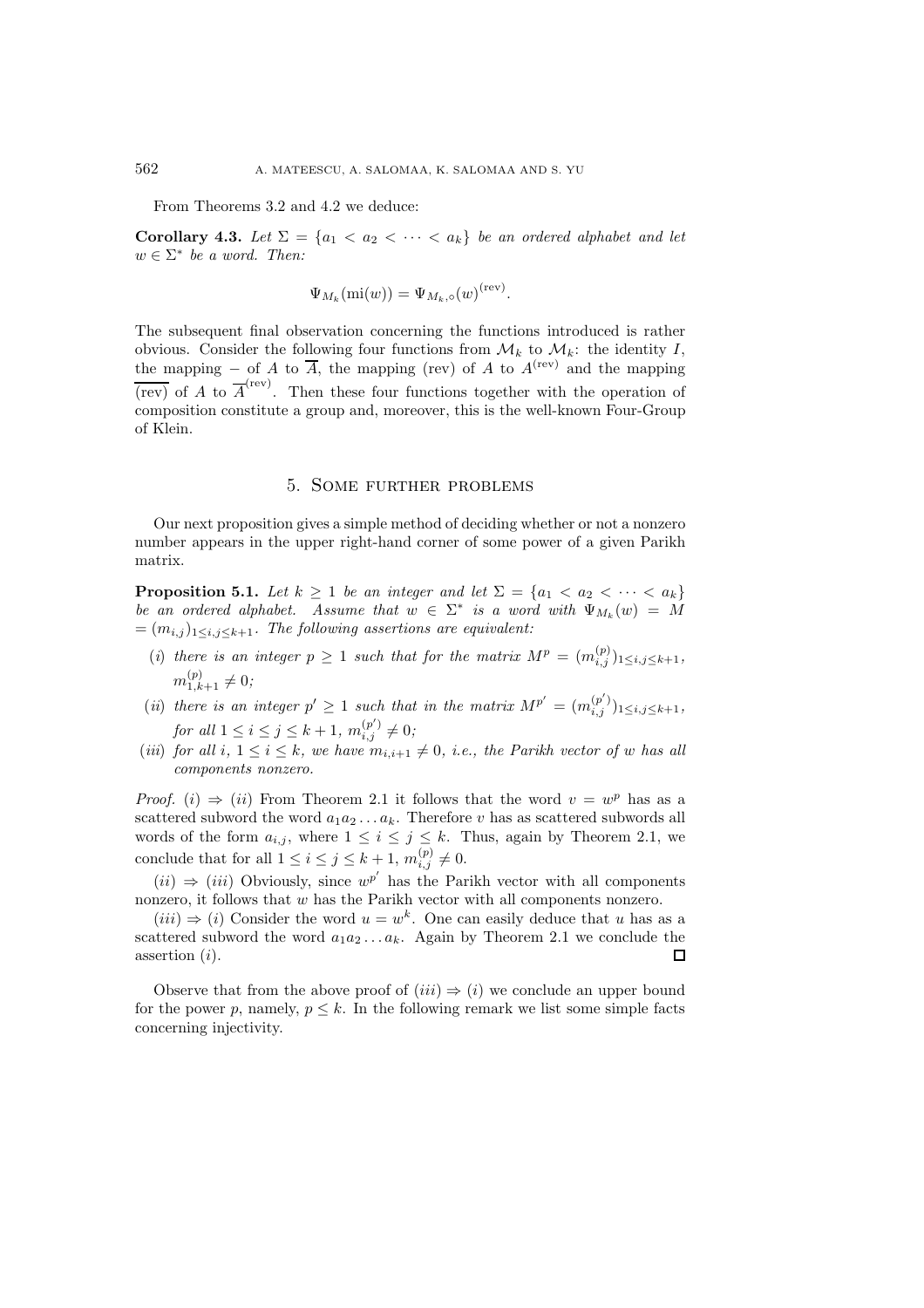**Remark 5.2.** Let  $\Sigma = \{a_1 < a_2 < \cdots < a_k\}$  be an ordered alphabet. The following assertions are true:

- (i) if L is a strictly bounded language over  $\Sigma$ , *i.e.*,  $L \subseteq a_1^+ a_2^+ \dots a_k^+$ , then the restriction of  $\Psi_{M_k}$  to L is an injective mapping;
- (ii) if L is a bounded language over  $\Sigma$ , such that  $L \subseteq w^*$ , where  $w \in \Sigma^*$ , then the restriction of  $\Psi_{M_k}$  to L is an injective mapping.

Observe that, in the cases listed in Remark 5.2, also the ordinary Parikh mapping (from words to vectors) is injective. Thus, these cases do not contribute towards the main goal of characterizing the additional information provided by Parikh matrices, as opposed to Parikh vectors.

The examples given in Section 1 are over a three-letter ordered alphabet. One could perhaps hope for that the Parikh matrix mapping is injective over two letters, say  $\{a < b\}$ . Also this is futile, as shown by the simple example:

$$
\Psi_{M_2}(a^2b^2a^2b^2) = \Psi_{M_2}(ba^4b^3) = \begin{pmatrix} 1 & 4 & 12 \\ 0 & 1 & 4 \\ 0 & 0 & 1 \end{pmatrix}.
$$

Indeed, reference [1] investigates the injectivity of Parikh matrix mappings in more detail, especially in case of two-letter alphabets. We mention a couple of examples from [1]. When restricted to the language  $(a^* \cup b^*)(a^* \cup b^*)$ , or to the language a∗bab∗, Parikh matrix mappings are injective. Consider the matrices

| $1\quad 4\quad 6$ |          |                                                              |          | $1\quad 5\quad 8$ |  |
|-------------------|----------|--------------------------------------------------------------|----------|-------------------|--|
|                   |          | $0 \quad 1 \quad 3 \quad \text{and} \quad 0 \quad 1 \quad 3$ |          |                   |  |
| $\Omega$          | $\Box$ 0 |                                                              | $\Omega$ |                   |  |

Then the four words

#### baabaab, baaabba, abbaaab, abababa

are exactly the ones having the first matrix as the Parikh matrix. Similarly, the six words

#### aababbaa, aabbaaba, abaababa, baaaabba, ababaaab, baaabaab

are exactly the ones having the second matrix as the Parikh matrix.

# 6. Conclusion

Parikh matrices constitute a new promising way of encoding words numerically and thus transferring problems about words and languages to problems about vectors and matrices.

We hope to return to this topic in the future. Of related problem areas, we mention here problems concerning *slenderness*, a notion studied rather intensively